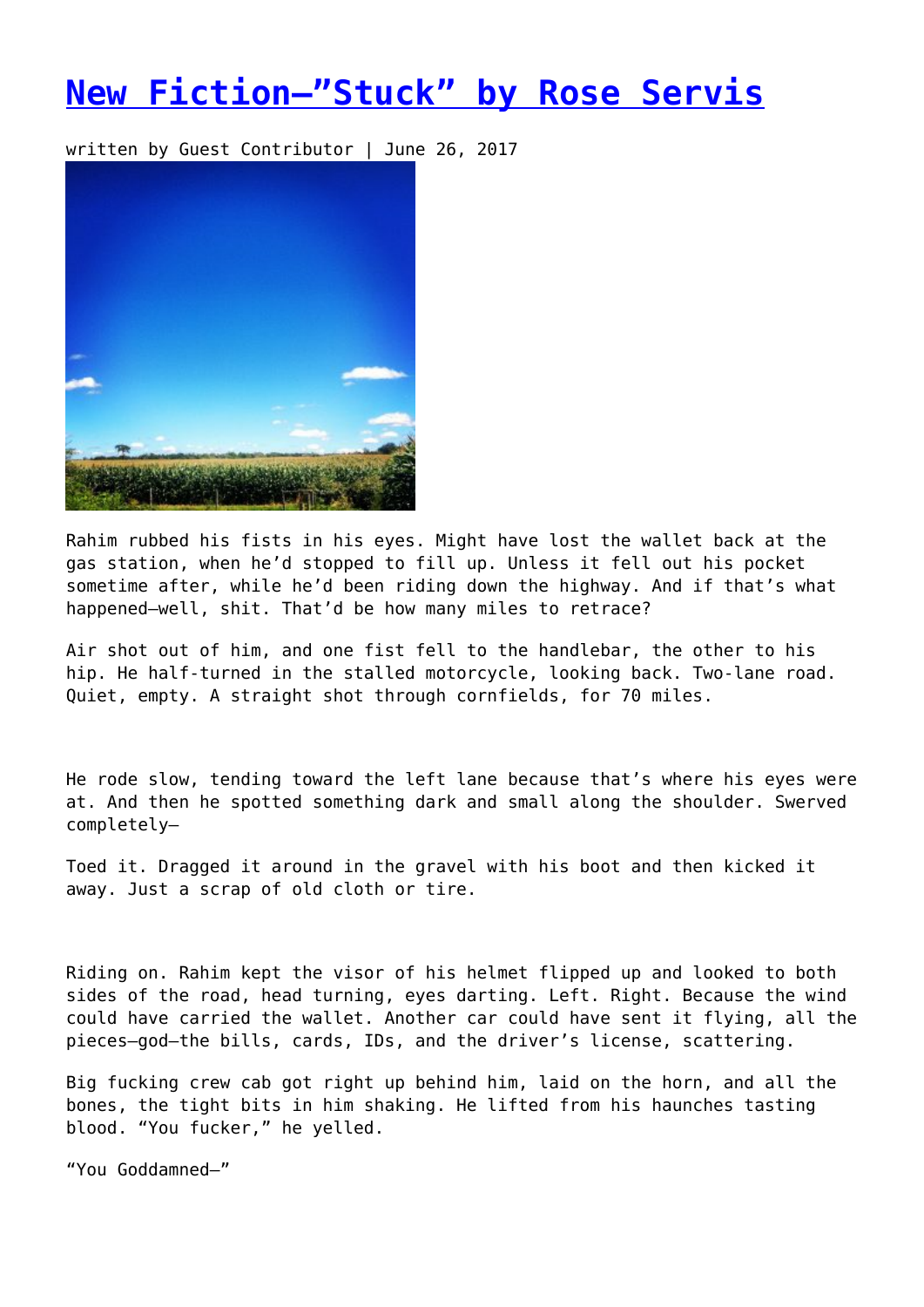An hour later, at the gas station, no wallet. And this lady behind the cash register was not in the least bit curious. She managed, without the slightest movement of her head, to turn her gaze past him, to the four-level glass tower displaying all kinds of bracelets, beaded and pewter. Cool air touched Rahim's gums. He was baring his teeth, almost laughing. The fan on the counter now rotated its head away from him, toward the woman, and he watched globules of sweat along her jawline flatten, spread upwards, forming pale streaks to her cheekbones. A dream catcher twirled at her right ear. It reminded Rahim of the one he'd made of pipe cleaners in preschool, although this had a Christian fish in its center. Three long feathers dangled from it—red, white, and the blue one fluttered into her damp, venous cheek and remained stuck there. Watching her, Rahim thought she looked stunned.

"Gabriel!" she hollered. "You put in that order for a new p-v-q? Because I'm looking at the slat-wall and I'm not seeing any—"

Rahim left. Walking on past the motorcycle parked at the pump. Head chockfull of sound, compacted, like he's crunching gravel in his teeth, not under heavy boots. A little stone worked its way into the right boot, clung to sock. He's stripping off his backpack, walking on the side of the boot, searching the backpack again, but the damned miracle pebble kept on the sock, wouldn't dislocate. From the pack, he now took out a hardback and shook out the pages, nothing falling out of course, and yet the little bastard pebble bit and bit. With the toe of his left he stomped on the heel of the right and flung the book out onto grass, so freaking green, each blade looked lit.

Followed by shaving kit, crushed sandwich, keys to his dad's place back in Portland. Another set recently made for the sublet in Brooklyn. The burner he'd purchased for the move, and then the smartphone he still hoped to get fixed. The boot was half off his foot when he kicked his leg out, sent shoe flying. His foot sunk into turf, and it felt bright, felt cool, then the thin teal sock was sopping, gumming between his toes. The backpack he upturned, shook. A toothbrush landed on a beard bib, which in turn covered several spare lip balms and private medicines, and then out shot his passport. The very last item fluttered down—an extra undershirt that blanketed the mound, gave it a snow-white top.

He fell to his knees, digging through the stuff, but there was no wallet to be found, no wallet. He clutched the phone and passport to his chest, all five knuckles in contact with his ribcage, automatically kneading an ache there. Briefly lifted a knee. It now pinned a corner of the bag, his left hand free to fully unzip an inner pocket, but when he moved to drop in the phone and passport, the ache expanded from its concentrated point. He grew dizzy. Brightly, ecstatically afraid. Hundreds of miles left to travel. No money to get him the rest of the way. And food? What about that?

His gaze dropped to the sandwich in the grass—flattened to the point of translucence, the peanut butter showing through rips in the white bread. His stomach growled, just as he forbade himself from eating the sandwich, the last in a series of eight, made in his dad's kitchen three mornings ago.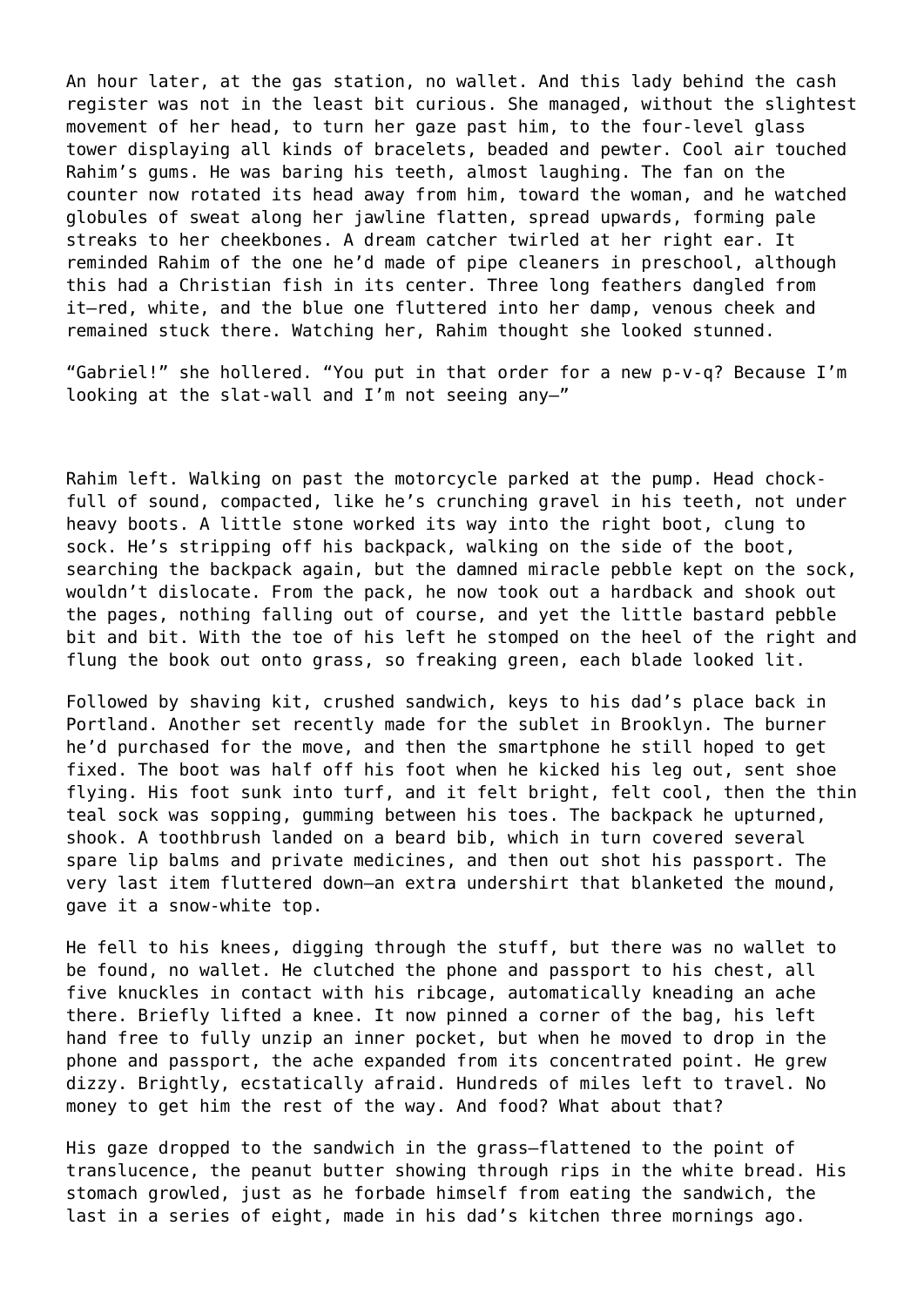"Are you sure you'll be OK with just the backpack?" his dad had asked. But there wasn't anything more to take, now was there? They'd shipped all the other stuff to Brooklyn—books, clothes, the notebooks Mom kept in the last years of her illness. The old man had nodded at this explanation. But he still couldn't look his son in the eye, a fact which deeply irritated Rahim, who imagined ditching the pack and leaving Portland with only what he had in his pockets.

But he had been grateful for the sandwiches later that day, when crossing into Idaho he saw a vision of the apocalypse. Dead land. Distant mountains. Not a glint of metal and plastics, of human life. Sandwiches were meant for times like this—for awesomely lonely stretches—emergencies.

And yet, just this morning, riding like a goddamned prince into Indiana, he'd scarfed down *three* for no other reason than to keep clear of another pancake house. One hundred and forty dollars in that wallet. Two credit cards, recently activated, my god. He clenched his jaw and flexed his fists. Idiot. Fool.

Rahim gathered up his things. He recalled seeing a door to a men's room around the side of the gas station building, and walking over to it now, he passed a red pickup that hadn't been parked in the lot before. A stranger leaned against the hood, hands in his pockets, toothpick in his teeth, something short of a grin on his face.

"You the boy who lost his wallet?" he asked as Rahim passed in front of his truck.

Rahim acknowledged him, about to continue on, but movement in the man's face made him linger. The muscles in his cheeks were leaping, sliding, as if he were still speaking, but no words came out. The ball cap he wore had strange insignia. Nothing that Rahim recognized, a "G" in the center of an oval, so that it looked like an eye. But what made the man's expression hard to determine, Rahim suddenly realized, were the man's eyes—couldn't see them. Hidden by darkly tinted shades.

But Rahim felt uneasy when he saw the dog—a mutt, short-haired. It sat in the cab, in the driver's seat, its round and glassy eyes fixed on him. The dog made him uneasy, so incredibly—the quivering tongue and black gums. The exposed row of short and square bottom teeth. Rahim wanted to step forward, get to the bathroom.

But the man's next question stopped him.

"You checked your bag? Searched through it?"

Same as before, the jaw still moving after the question. As Rahim had with the first, he answered the second question with a short cough and a nod.

"And on your way to New York City I heard. Riding there all by yourself. Where is it you're from? California?"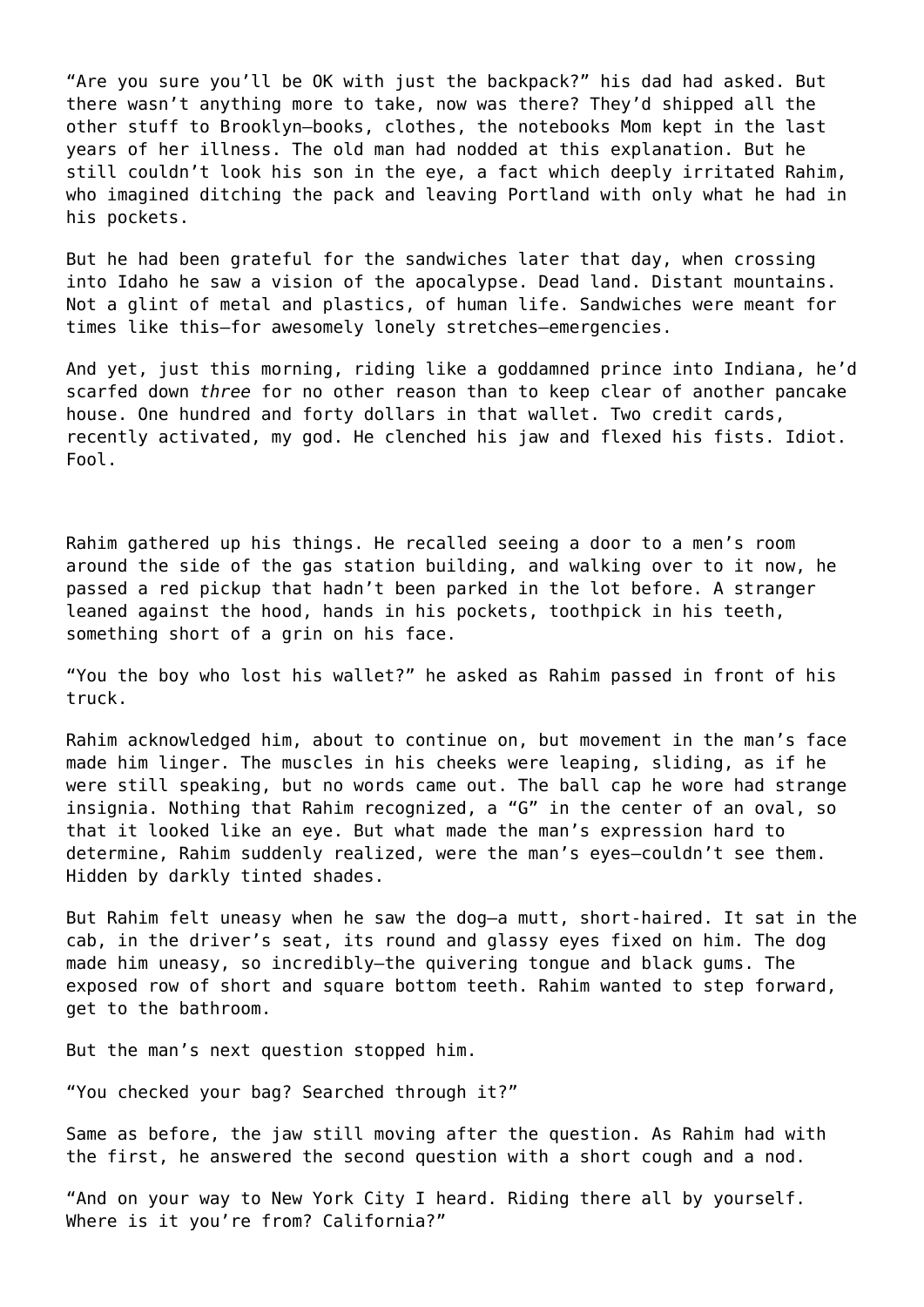Rahim cleared his throat. "Portland," he said.

The man's face stretched into a wide smirk. "Yeah, headed for the big time. And that's your ride at the pump?"

Rahim cleared his throat again. "Sorry," he said and coughed yet another time. He pointed to the bathroom door. "I've got to—"

"Sounds like you could use a cold drink," the man said.

Rahim nodded, face burning, eyes tearing up. Several half-blind steps to the bathroom door. And relief filled him when the knob turned.

Rahim was back outside five minutes later, taking in the sight of the empty parking lot. A halting breath. He wavered. Then staggered forward to the vacant space alongside the gas pump, where he put his hands on his knees and threw up.

Shaky on his feet, he walked into the store.

"My bike is gone," he told the lady behind the counter.

"Stolen," he added, when she didn't seem to hear him.

The lady's eyes widened by a barely perceptible degree. Air from the fan hit her face, and her cheeks undulated.

"Huh?" she said.

The deputy clicked and unclicked his pen. It hovered over a clipboard, poised to write.

"Describe this man to me," he said to Rahim.

"He had a red truck. And a dog."

The deputy set the pen down and leaned back from the desk. The chair creaked under his weight, and the blue-black tendrils of an overhanging plant gently stroked his balding head.

"A man with a truck and a dog," the deputy repeated back. "Kinda par for the course around here. But . . ." His blonde moustache twisted, and his bright wet eyes leapt to the upper left side of his head. "Any chance this dog was missing a whole hunk of its head? Like an ear plus?"

"I don't know."

"But you *saw* the dog."

"Yes."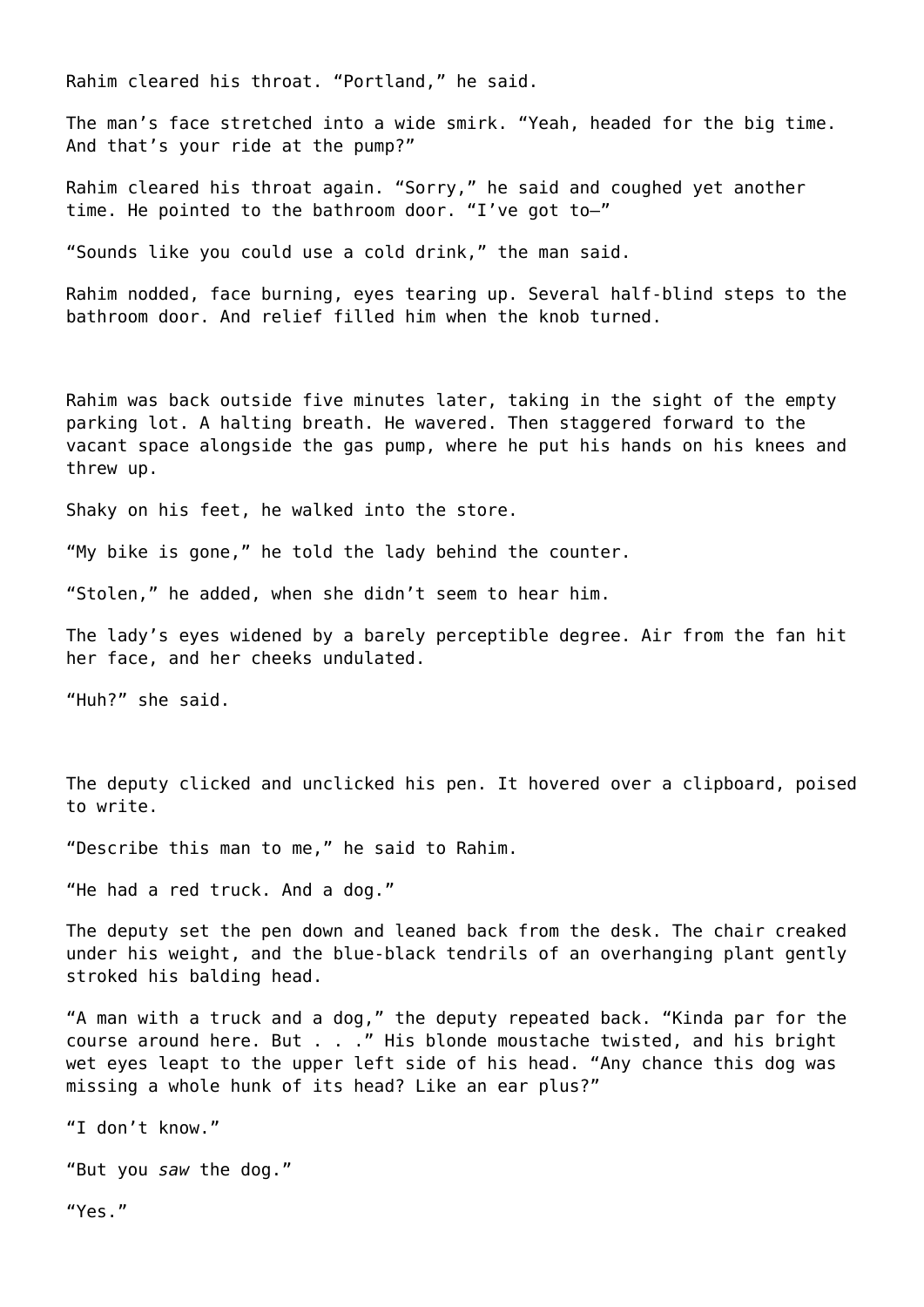"And you didn't notice a great big *hole* in the side of its head?" Rahim said nothing. "I wonder son, did your motorcycle go missing or are you just—How many fingers am I holding up?" The deputy's fingers remained wedged in his armpits. Rahim said, "The man had a hat on. A ball cap. It had this logo of an oval with a 'G' in it." The deputy leaned forward. "Then that dog was definitely missing an ear," he said, reaching for the phone. "And for the record, I was holding up *six fingers*." He winked. The deputy punched out a number. His voice leapt from him— "Hello, Jusdin! Deputy Caruthers here! I got a young man at the station who-yep, out-of-town . . . Uh-huh. . . Uh-huh . . . "You don't say. "Yeah, OK. That'd work. . . "All right then. Bye!" Deputy Caruthers put the phone back in the cradle. He looked at Rahim straight on. "Jusdin's got your bike. Whole thing is a misunderstanding, seems to me, on account of your political sticker." Rahim frowned. "My what?" he asked, and then quickly inhaled. His face heated up. "You seem like a nice kid," the deputy continued. "Probably come from a good family, nice mom and dad. But this isn't Portland, Oregon or California or wherever you-this is Banton County, Indiana, and we're proud of our country here." The deputy pointed his finger at Rahim.

"You'll get your bike back, sure. But I supremely suggest you keep that dumb sticker off it for the duration of your trip and, if you know what's good for you, for the rest of your natural born life."

A loud, ripping exhalation—the deputy's throat was cleared. "Let's get the paperwork moving along," he said, and once more picked up the pen. "I'll need to see your license and registration."

Rahim, face still burning, couldn't look at the man.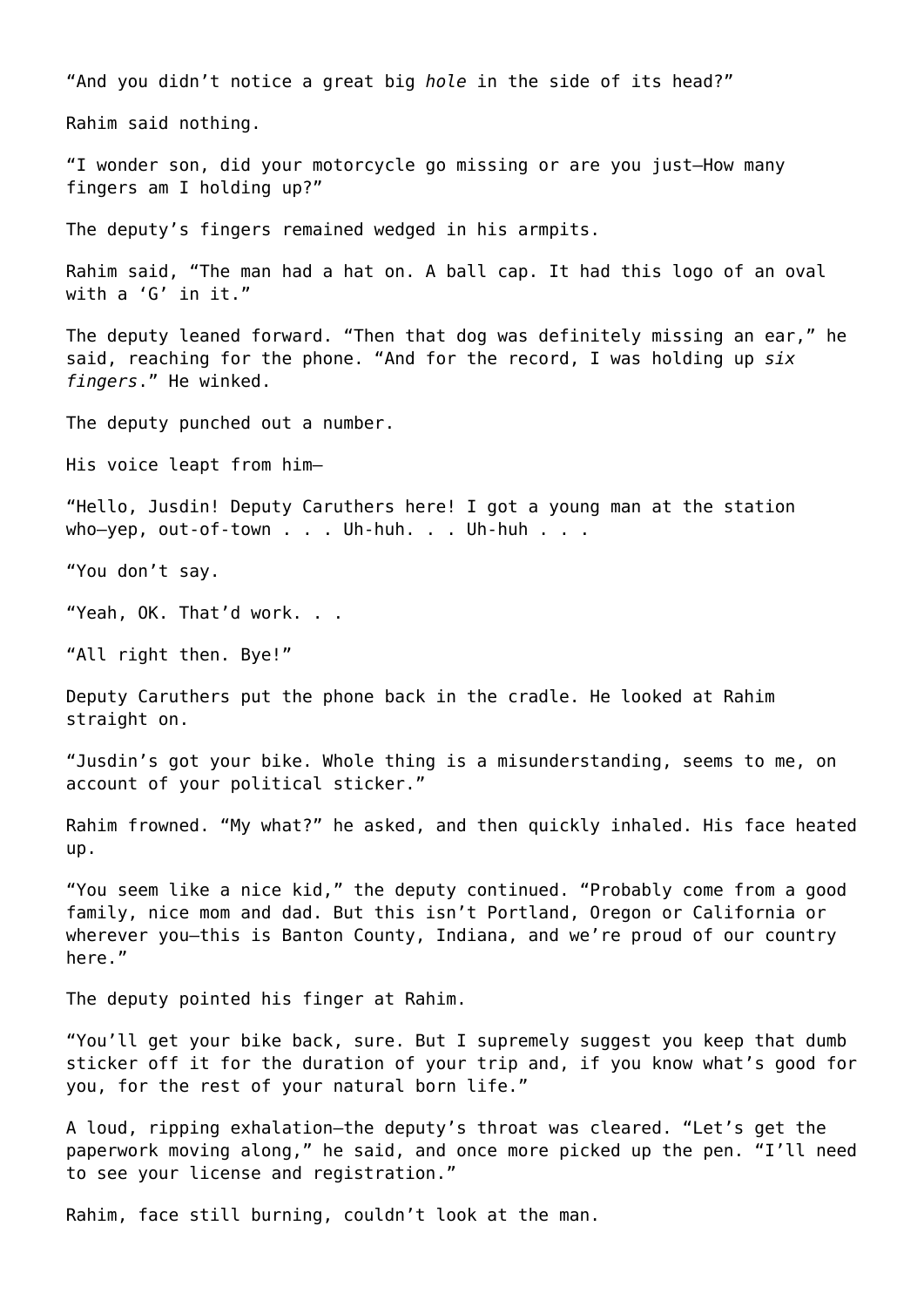"I don't have it," he finally said.

"You don't have it," the deputy flatly repeated.

"I lost my wallet."

"You *lost*," the deputy straightened in his chair, "your *wallet*."

"While I was driving." Rahim struggled to catch his breath. Chest tight. Nearly panting. "I keep it in my windbreaker, but it must have fallen out on the highway."

"That's a problem," the deputy said.

Rahim dragged his hands down his face.

"Who's to say you are what you say?"

"I've got a passport," he croaked.

"Who's to say *who* owns that motorcycle?" the deputy continued, not seeming to hear Rahim.

Rahim swallowed, trying to regain his voice. "I've got copies—"

"Eh?" the deputy barked. "Can't hear you!"

"—of the registration, my license. My dad has all that back in—My registration, I said! My license! The copies are all in Portland, my dad could send them!"

The deputy rolled his shoulders. A series of sharp cracks as he rotated his head at the neck. "Tell you what," he finally said. "There's a little store down the street run by two brothers I've known all my life. Decent men, sound business, and they have a fax machine. They'll even do you a wire transfer if you need money to pay them."

The deputy nodded slowly, swiping his little tongue tip along the base of his mustache.

"You see those brothers, and come back here, and we'll get your paperwork going."

Rahim walked past the Frowler Library, the Frowler Court House, and then a plot of dead, undeveloped land. The sidewalk broke apart, and he was walking in the street past a freestanding RadioShack. One hundred yards later he came upon a grass lawn, clear of any buildings, stretching to a distant road.

He stopped, turned, and walked back to the red brick building.

This must be the store. Unlit. Door sign flipped to CLOSED. But normal business hours had the store open from 9am to 9pm, Monday – Saturday. He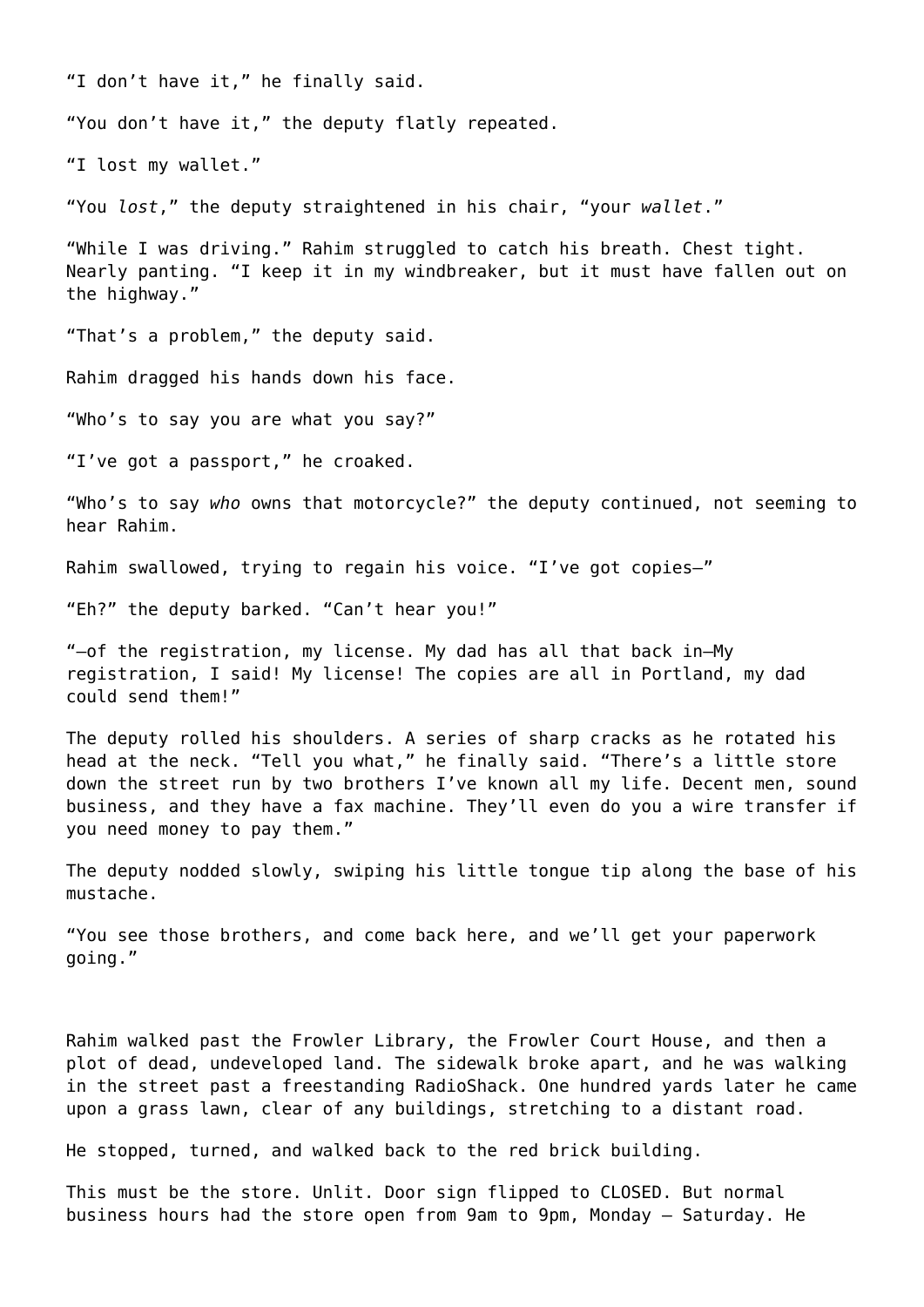checked the time on the burner—6:05pm.

His gaze returned to the door. Another sign, a piece of white butcher paper, had a drawing of a birthday cake on it, with blue butterflies and what looked like a weeping crescent moon, until Rahim realized those runny black tears were probably long lashes on closed eyelids. The moon was asleep. And the lines were shaky, done in crayon, with occasional smears of lime green glitter glue. But underneath the cake, insects, and moon, a steadier hand had written a message.

> 6/13 Closing early 5pm 6/14 Closed All-Day HAPPY 80th BIRTH-DAY

> > MR. PRESIDENT!!

Elsewhere on the window a series of identical signs advertised "\$200 Cash Advance for \$20." Smaller signs for Sirius Radio, US Cellular, and cash 4 gold. A letter board simply said, "Taxes."

Rahim peeled off an older, yellowing flyer.

*"Free Photos with Santa on December 13th, 12-4pm. Every Child gets a Christmas Goodie!"*

He walked with the flyer crumpled in his fist, and he told himself to call Dad now, better call Dad now—crumpling the flyer into a tighter and tighter ball.

The line crackled when Rahim took a breath, pausing to pinch the bridge of his nose and fight rising panic or worse. And then again, when he was all done and had not sobbed and had spilled the beans, more or less, his ears filled with the sound of lightly crumpling tissue.

Several seconds of this. Had his dad heard him? Was he there?

But then the old man's voice came through.

"What's the name of this town you're stuck in?"

Rahim shrunk backward against the library building. "Frowler," he said.

"And you don't even have a decent phone." His dad sighed. "Here's what you do, Rahim. Find a place to stay for the night. You can pay them in the morning, after I wire some money to you."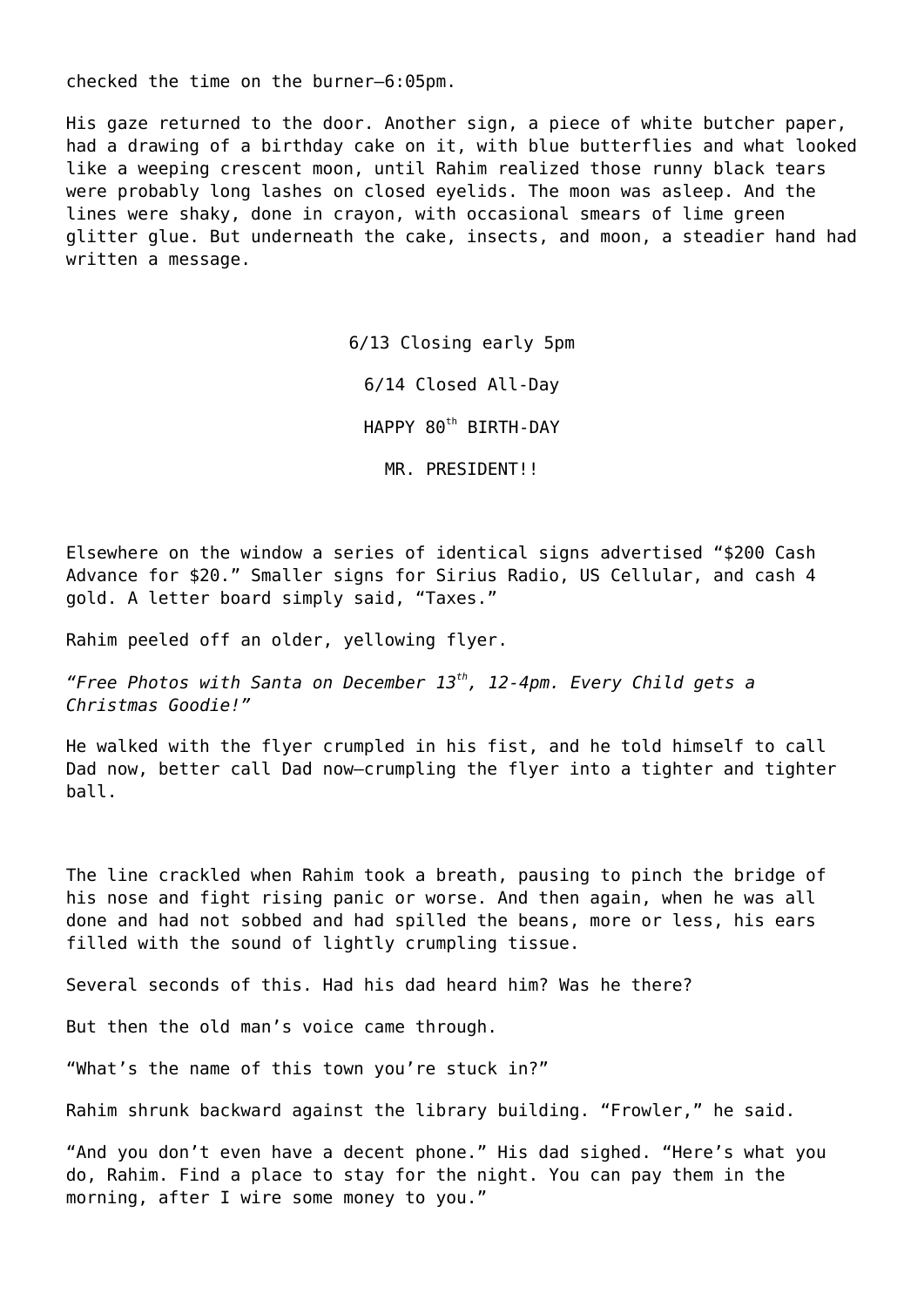"I don't think there's anywhere to stay," Rahim said. "There's nothing here."

"Frowler, you said? Hold on. I'm looking it up."

The line crackled, and Rahim winced, bringing the phone down. His eyes narrowed on the display. Only one bar. The battery was cut to half.

Hearing his dad's voice, tinny in his hand, he brought the phone up.

". . . seem to have found something. Looks like a bed-and-breakfast, kind of dopey." The line crackled. "Rahim? Are you there?"

"I haven't even told you about the bike," Rahim said. "And the cop . . . something's not right here."

"Nothing's happened to you that we can't figure out, Rahim. I'm right here."

His dad's reply seemed to answer some other concern—some other, smaller person. Rahim shook his head, unspeaking. He kept his hand across his eyes. His father was saying, "Now tell me what street you're on. I'll guide you to the inn."

The woman put down her knitting, a bitty pink something, baby's sock, wee rat cap.

"But you got to have a license. Can't check you in without your license," she said.

"In the wallet," he said, and gnawed the edge of his thumb.

"Well then I just don't know how I can . . ." her voice trailed off as Rahim swung his backpack up onto the desk, digging through it.

She kept her lips pressed firmly together, eying the passport that Rahim had taken out and slapped on the desk in front of her. A soundless fluctuation of nostrils and her hands were plumbing the pockets of her jean shirt jacket, pulling up a pair of reading glasses, the frames very peach, flecked with magenta, which vanished on her face, also deeply peach, flecked with magenta. He should say something about her knitting. Compliment it. It was, he realized, just exactly the size, color, and stitch of the little sweaters on the kewpie dolls all around her. Kewpies on the desk. Kewpies on the shelves, squeezing out the rose-and-thistle pattern teacups. Kewpies attached by Velcro to the sides of the brand-new iMac, others pitched forward on the keyboard. Pretending to type? None were naked. Rahim imagined other rooms.

"Do you sell the sweaters or—"

"As a matter a fact I do," she said, opening up the passport. "DressToKillEmKewpie on Etsy, and DressToKillEmKewpie-9 on eBay." She nodded to the soap dish filled with moss green business cards in front of Rahim. "Take a card—or not. Makes no difference to me."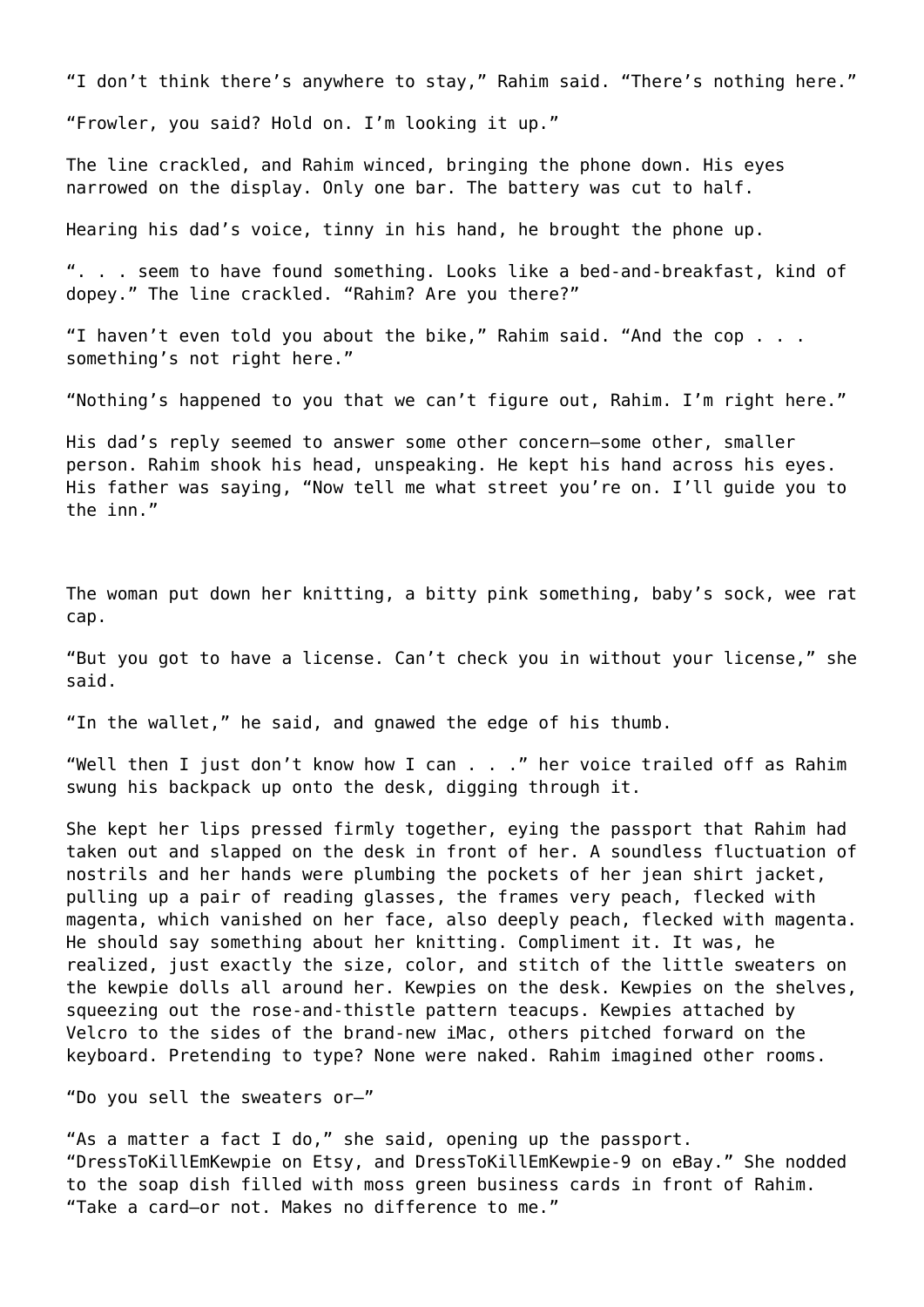He took one. And she turned her attention back to the passport, her eyes flickering between the photo on the page and Rahim's face, but then she quickly turned to the next page, then the next and the next, eyes scanning the many colorful stamps, which filled all but the last few pages.

Flipping back to the beginning, she tapped a finger against one of the stamps. Rahim strained a little to read it—Singapore, 10 June 2011. A trip to visit his mom's side of the family.

"Father, come here," she called.

A man emerged from the back room. Blood and grease streaked the white apron he wore, and the smell of bacon hung around him. He stood alongside her, leaning his meaty forearms on the desk, looking down at the passport in her hands. They went through each page slowly, the woman's fingers occasionally tracing a stamp. Neither said a word until they got to the blank pages at the end. Then they looked up.

"What's it for?" the woman asked.

Rahim blinked. "What do you mean?"

Their staring made Rahim flush. He stammered, "You need it to go places, other countries."

Her eyes flickered down again. "You been to all these?"

The man took the passport out of her hands. He flipped to the first page and read, "Raw-him Walters. Raw-him Walters*,* Mother. What kind of name is that?"

Rahim took a deep breath. "*Rahim* is—"

"No," the man said firmly, "them together like that."

The woman said, "We can find you a room for the night but I don't know what you expect for tomorrow. We're all of us headed to the capital for the birthday."

"I had a second cousin marry a *Walters*, first name *Peter,*" the man said. Then he shook his head. "Thing is I never seen him, so…"

Rahim glared at the passport still in the man's grip. "Can I have that back?"

The man closed the book, and Rahim swiped it from him.

"You got any money?" the woman asked.

 $''$ No."

She threw her hands up, blowing air out her mouth.

Walking away, Rahim heard her call out, "Hey, I know. Go to the RadioShack. See if the brothers won't have some way for you to—"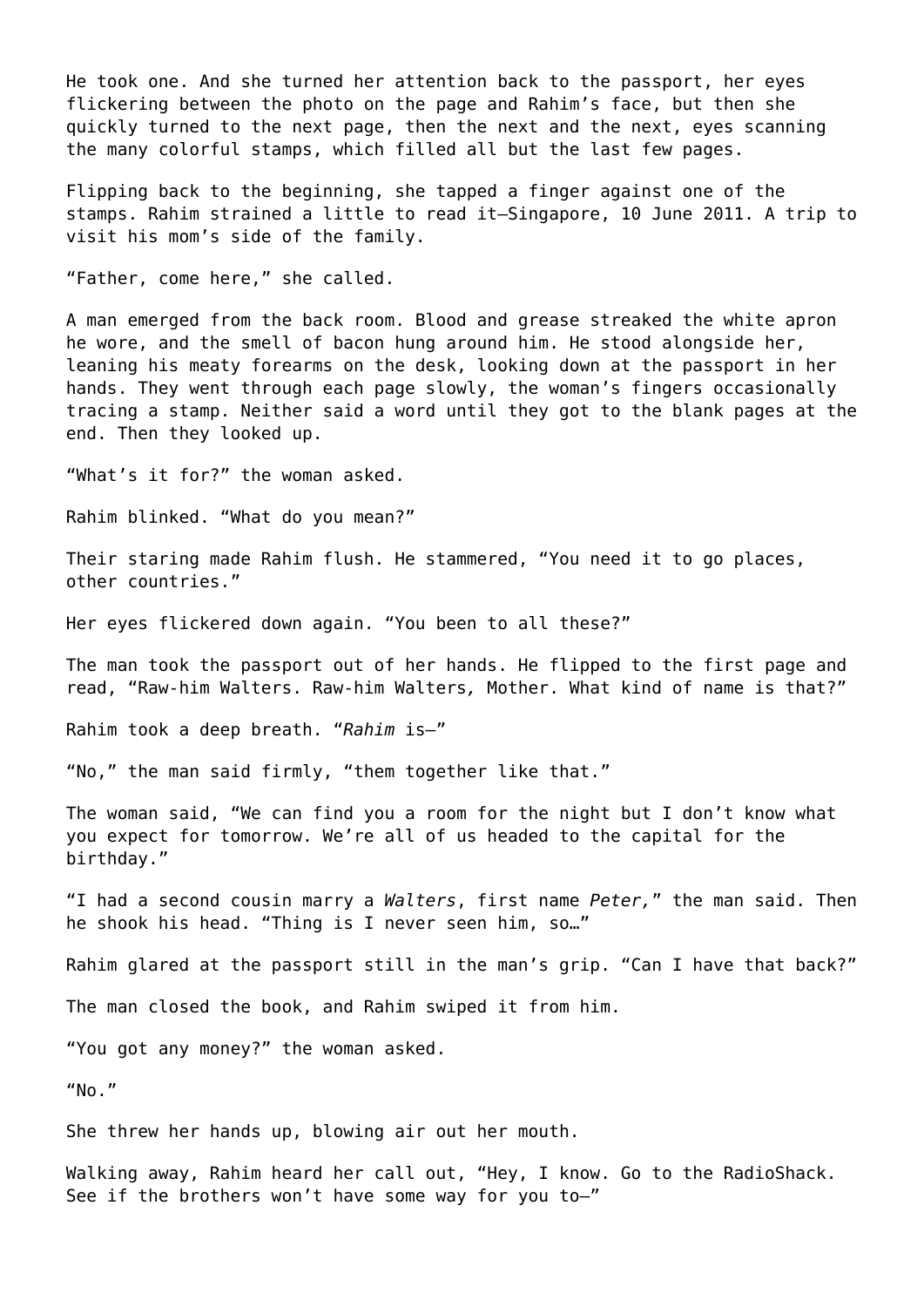Rahim walked down the main road, past the municipal buildings. Better luck in a bigger town, maybe? More likely that stores would be open despite the damn holiday. He could get money, get the faxed documents. Come back for the bike.

He unwrapped the last sandwich, as he headed out of Frowler. He took slow, tiny bites, stretching out the moment.

"You know this stuff happens," he added quietly to his thoughts. He was talking to himself, just himself. He knew that. But imagining Mom was with him, that he had to talk her down too, had a comforting effect. He licked the peanut butter off his thumb. "Anybody who's travelled as much as you knows—"

A car coming up the highway behind him. He twirled on his heals, walking backward in the dirt with his sticky thumb out.

"Hey-O!"

He checked the time once the sun began skimming the cornrows. The battery was down to a quarter bar. Even airplane mode was draining it, the piece of—

Another car coming. On the pivot to look back, his feet got tangled. He tripped. Grit, stone, mashing in his elbows and palms, a lot of stinging, something probably bleeding, but he didn't spring back up. Just sat there, crabbed on his forearms and feet.

The truck went by fast. Rahim squinted after it, sure he was now watching the red speck slow and turn off into the corn.

Twilight when he reached a mailbox, the name "J. Draeger" written in whiteout on the black tin. Its position in front of rows and rows of dense corn struck him as strange until he looked across the road and saw the driveway.

The drive was unpaved, spotted with inky puddles. It sliced through lawn, then turned into trees, where a house began—a porch with one chair and no light.

Rahim crouched next to the mailbox, waiting for the sun to go down.

The porch went dark. A breeze picked up, whispering through the cornfield, and Rahim waited, he waited, but no light came on. The moon, he saw, was slivered like the one in the poster, half-alive and barely shrugging its light. Still no glow to the porch. He took his hands out his pockets, shook out his shoulders. Cracked his knuckles and stepped out into the road, slow and easy. Be cool, he told himself, but each step that made a crunch made him stop where he was, pulse thrumming. He flinched at a light—lightning bug, a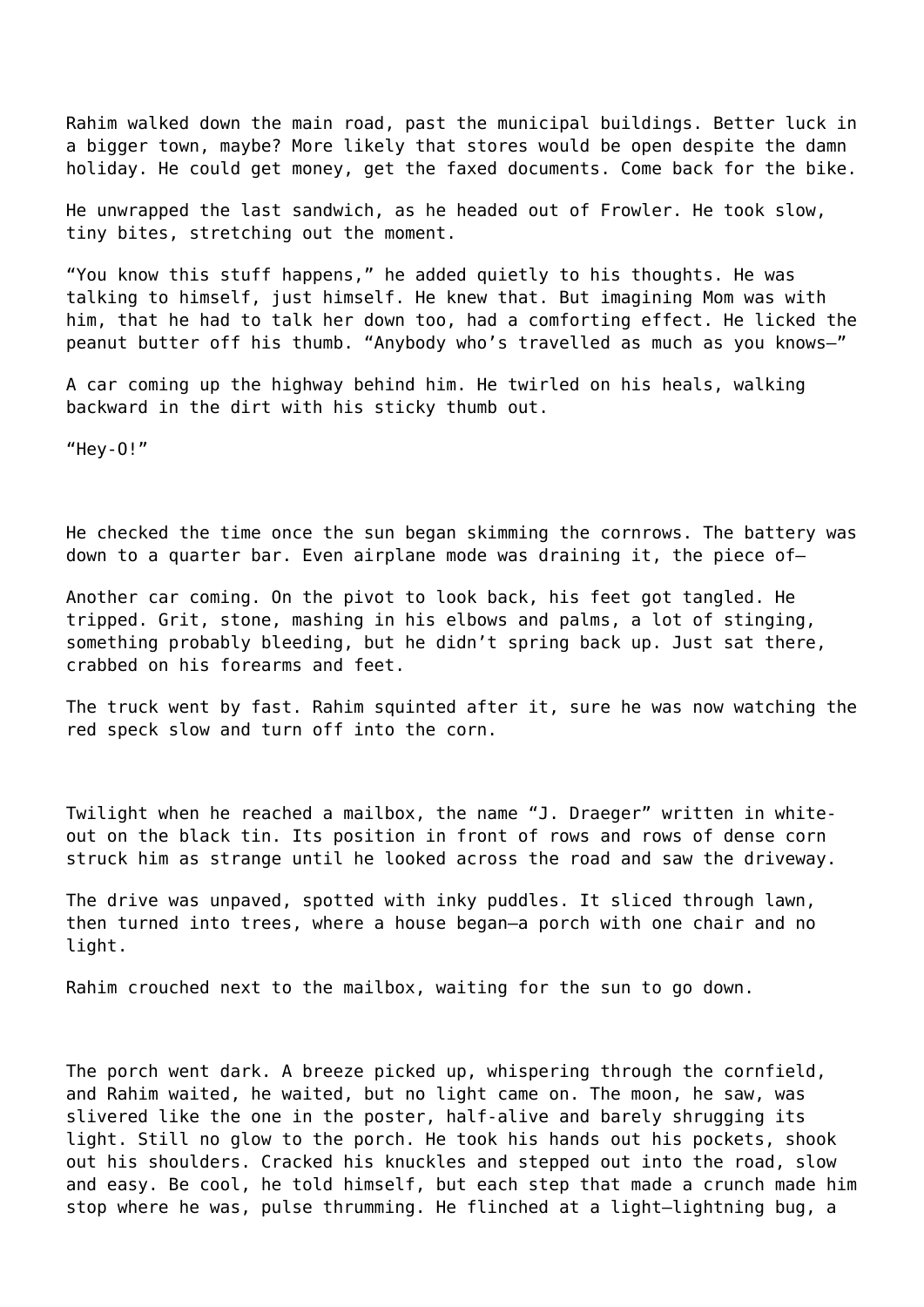few more rising up from the dirt to cross in front of him.

He followed the bend in the drive. The house revealed itself through the trees: a one-story in shadows, no red truck out front. A light in a far window—changing in brightness and color. Rahim decided that a television was on.

He passed unlit but uncovered windows to get to the back of the house. In one of them, a dark shape moved and Rahim went cold. The shape grew larger and the glass fogged, the pane shuddered. Dog. Dog in the window. Rahim took a step and the dog didn't howl and he took another step and it kept silent and Rahim bent forward, his nose inches from the glass and that dog, that dog, it—Rahim crumpled. Hands on his knees, dry heaving, having seen the choppy waves, what looked like a deep chasm, when the dog turned its head to the side and trotted away.

The cats in the barn—he'd come through the open doors and seen them laying about, on clumps of hay or cloth or high above, in the rafters—were all of them deformed. Just the one yellow eye, just part of the jaw. He approached the red truck and disturbed a tabby on three legs. Another without a tongue stretched its upper canines and rasped.

He covered his mouth with both hands, trembling with giddy relief. The motorcycle was in the bed of the truck. And the truck's tailgate was a ramp. Easy to unfold it, wheel the bike down and out. Just needed something to see by.

But that was going to be easy, too—

He stood on tiptoes, reaching into the cab to dig in the bike's saddlebag for a flashlight. In the corners of his vision he saw shadows darting, leaping. He got the rodent chills, reminded himself *not* rats, and had the flashlight in his grip. Turned it on. The sibilant pressure in his head was the sound of them all—something wrong in their heads or brains, affecting the purr. He flashed the beam across the scrambling cats, pointing it to the front of the barn. He cried out—

A hound was slowly coming through the open doors, dragging its legless rear behind it. The creature bared its teeth, snarling, and cats began dropping from the rafters like loose clumps of snow. They lay stunned for a moment and then scrambled up, joining the others in flight to the back of the barn, where a door off its hinges offered a narrow escape. Rahim looked back over at the bike, for a wild moment wondering if he should ignore the insanity. Finish unloading the goddamn bike. But the dog's snarling graduated into lunatic barking, and now humans—a man, maybe a woman—both shouted not far off. The flashlight fell from Rahim's hand and he was running with the cats.

Out the back of the barn, stopping short of a sheer drop to creek. Hearing shouting to his left, Rahim took off at the right and ran around the barn. He saw the house lit up ahead, and kicked his knees up, pumped his arms faster.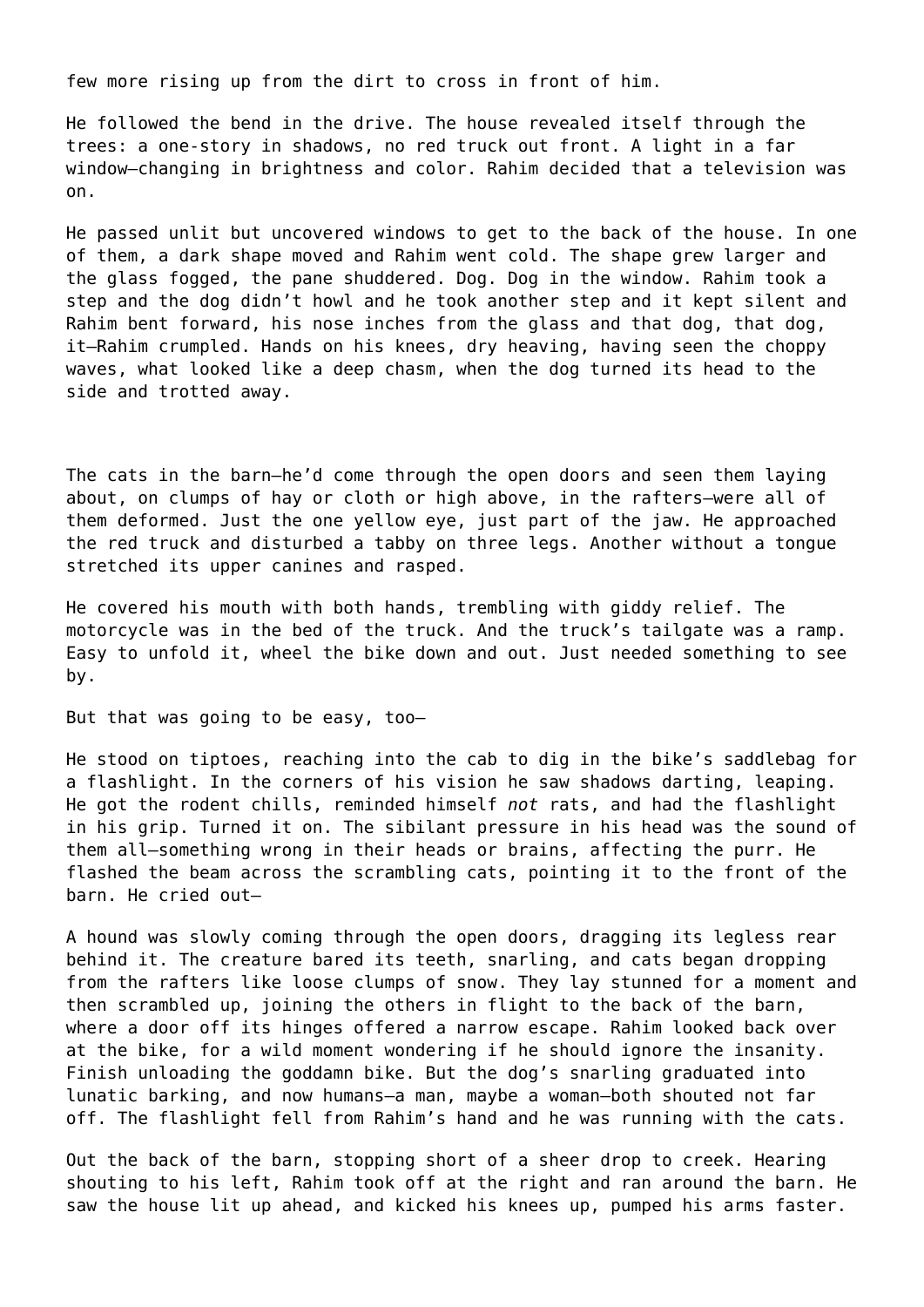The ground beneath his feet went from lumpy lawn to soft dirt, and there was the highway up ahead, the dark veil of cornfield.

His feet touched asphalt, and he registered the shot he'd heard, the sudden cramp in the back of his shoulder. But he didn't feel much, no—it didn't nearly hurt. And he was still running—

His body hit the corn. With the slapping stalks, he felt the first throbs of pain from the gunshot wound and then a building intensity up and down his back that made him slow as he cut through the rows. He staggered down a lane. But then dirt was in his mouth, the tall black stalks whispering above him. He heard a distant shot. He heard . . . He struggled to roll, to roll, to. .

.

He regarded the sky. Blue, bright, no way to determine when it was, or what day, or how long he'd been lying there. And the corn just confused him. He struggled again to sit up, and the shooting pain took away any understanding that he might have come to just a moment earlier. He closed his eyes, trying to keep as still as possible. In this way, in this quiet and immobile way, some understanding could come in, something to tell him how long, why.

He was, of course, not so much a fool, or so far gone, as to believe it was her. But the apparition of his mom remained with him during this time, stooping to whisper in his ear. Her voice brought hot, clarifying tears to his eyes.

"Are you smiling for them? You got to smile for them," she murmured.

Kids' voices now, the sound of little feet running up the rows. And Rahim's mom, the lingering feeling of her, was all used up. "Found him, Daddy!" a child yelled, the voice filling the place of her. Then another said, "Can I do it this time?" And Rahim saw brown boots near his face. He heard a gruff voice—

"No, Child, this one's too advanced for you. Looks like a shoulder cut."

Rahim blinked at the shotgun being set in the soil. A hand reached into the boot and pulled out a fix-blade.

Jusdin traced what he planned to cut out with the tip of his knife. Then he leaned forward, the maple syrup on his breath sweetening the air between them, and told Rahim how he and his children would help him.